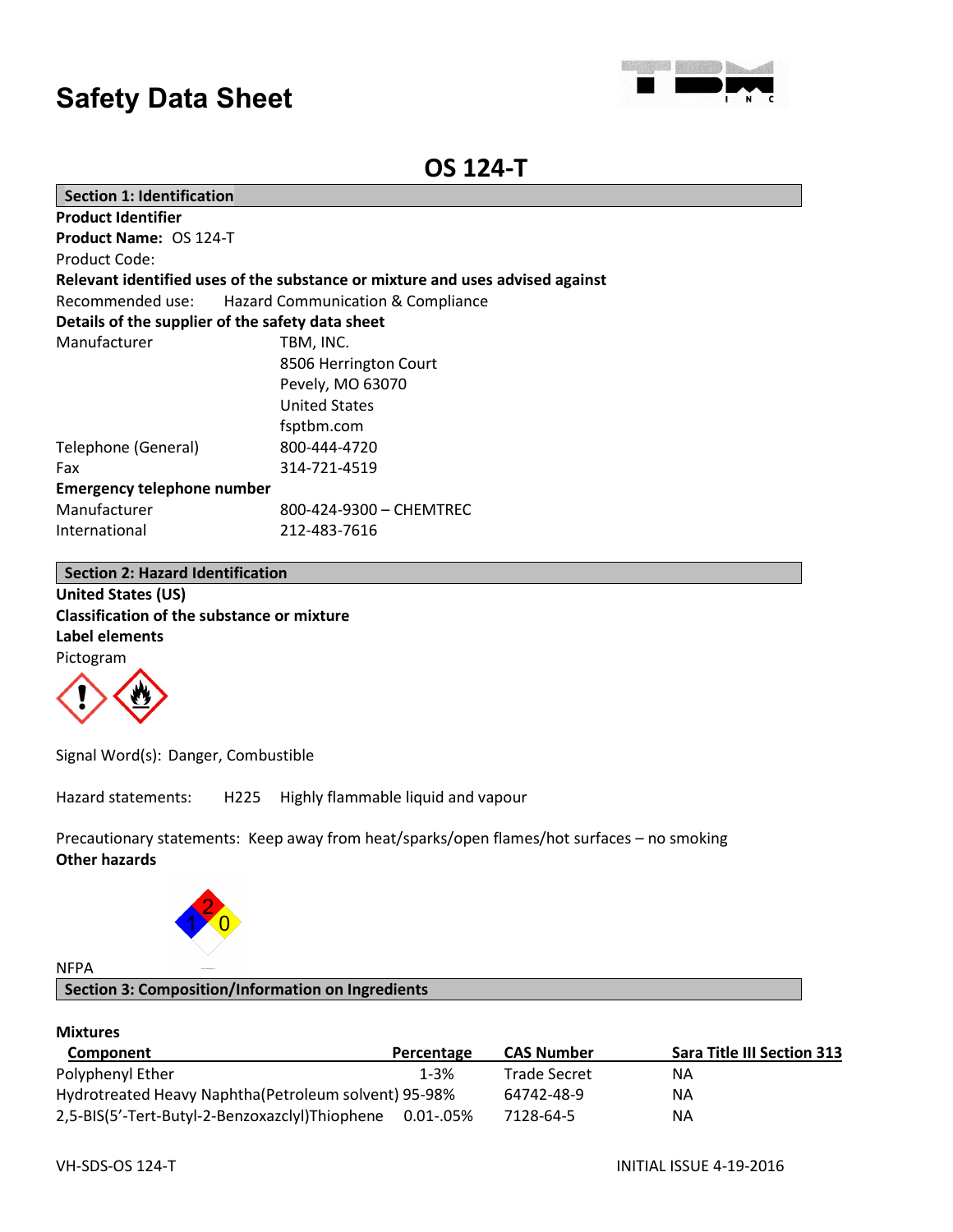

**OS 124-T**

# **SARA Title III**

Sections 302 and 304: This product is not listed at present levels that require reporting as a hazardous substance in 40 CFR Part 355.

Section 313: This product does not contain toxic chemicals at levels that require reporting in 40 CFR Part 372.

## **Section 4: First-Aid Measures**

## **Description of first aid measures**

- Inhalation Avoid breathing vapors and fumes. High vapor concentrations (greater than approximately 1000 ppm) are irritating to the eyes and the respiratory tract and may cause headaches, dizziness, anesthesia, unconsciousness and other central nervous system effects, including death. If overcome by vapors, remove from exposure area to fresh air immediately. If breathing is irregular or has stopped, have a qualified person perform artificial respiration. Administer oxygen if available. Keep the victim warm and at rest. Immediately seek medical attention.
- Skin Prolonged or repeated skin contact can remove skin oils, possibly leading to irritation and dermatitis. However, based on human experience and available toxicological data, this product is judged to be neither a 'corrosive' nor an 'irritant' by OSHA criteria. In case of product being splashed onto skin, remove contaminated clothing immediately. Wash affected area with soap or mild detergent and large amounts of water until no evidence of chemical remains (approximately 15 to 20 minutes). Apply skin moisturizer. Launder or dry clean clothing prior to being re-used. If product is injected into or under the skin, or into any part of the body, regardless of the appearance of the wound or its size, the individual should be evaluated immediately by a physician as a surgical emergency. Even though initial symptoms from high pressure injection may be minimal or absent, early surgical treatment within the first fes hours may significantly reduce the ultimate extent of injury.
- Eye Vapors from product can be irritating to the eyes. If prolonged exposure exists or product is splashed into the eyes, remove contact lenses, if worn, and wash eyes immediately with large amounts of water or normal saline, occasionally lifting upper and lower lids, until no evidence of chemical remains (approximately 15 to 20 minutes). If irritation persists, seek medical attention.
- Ingestion If ingested, do not induce vomiting. Call a physician immediately. Product has a low order of acute oral and dermal toxicity, but minute amounts aspirated into the lungs during ingestion or vomiting may cause mild to severe pulmonary injury and possibly death.

# **Most important systems and effects, both acute and delayed**

Skin contact may aggravate an existing dermatitis. Material may enter through eye contact, inhalation, and skin contact.

#### **Section 5: Fire-Fighting Measures**

# **Extinguishing media**

Suitable Extinguishing Media

Foam, Water Spray (fog), Dry Chemical, Carbon Dioxide, Vaporizing liquid type extinguishing agents (Extinguishing method depends on size and circumstances of fire)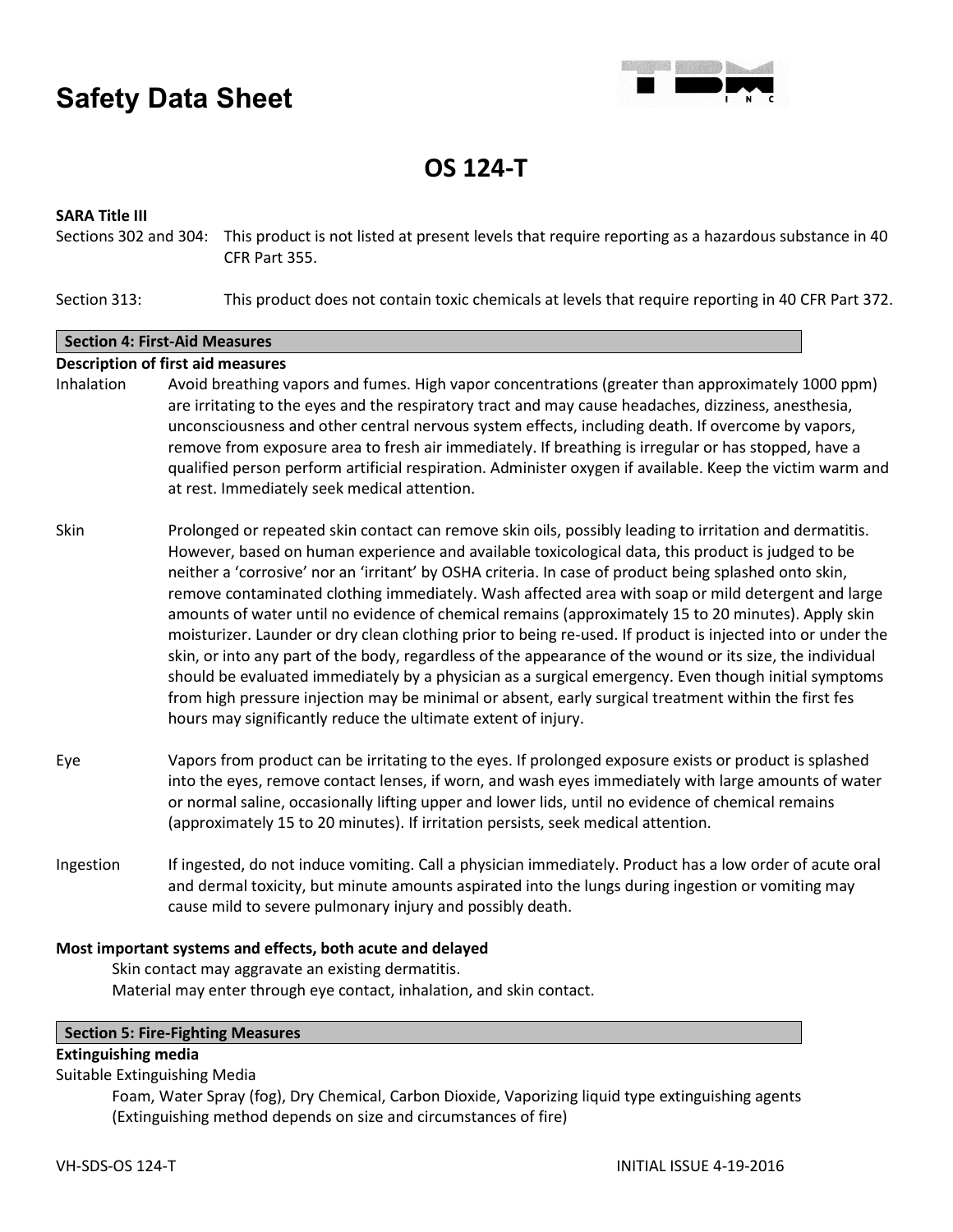

# **OS 124-T**

# **Special hazards arising from the substance or mixture**

Unusual Fire and Explosion Hazards

Either the liquid or vapor may settle in low areas or travel some distance along the ground or surface to ignition sources where they may ignite or explode. Minimize breathing of gases, vapors, fumes, or decomposition products.

# Hazardous Combustion Products

In case of incomplete combustion, the following may result under fire conditions: Carbon Monoxide, smoke, fumes, sulfur oxides, aldehydes and other decomposition products.

# **Advice for firefighters**

Wear self-contained breathing apparatus or any supplied-air respirator that has a full face piece and is operated in a pressure-demand or other positive-pressure mode in combination with an auxiliary self-contained breathing apparatus operated in pressure-demand or other positive-pressure mode. Wear full protective gear. Use dry chemical, foam or carbon dioxide to extinguish the fire. Water may be ineffective, but water should be used to keep fire exposed containers cool. Move container from fire area, if it can be done without risk. (The inclusion of the phrase "water may be ineffective" is to indicate that although water can be used to cool and protect exposed material, water may not extinguish the fire unless under favorable conditions by experienced fire fighters trained in all types of flammable liquid fires.)

# **Section 6: Accidental Release Measures**

# **Personal precautions, protective equipment and emergency procedures**

# **Personal Precautions**:

Always practice good hygiene by washing hands thoroughly after handling material.

Wear proper PPE as stated in Section 8.

# **Engineering Controls:**

Keep containers closed when not in use. Do not store near heat, sparks, flame or strong oxidants. To prevent fire or explosion risk keep from static accumulation and discharge by effectively grounding product transfer system in accordance with the National fire Protection Association standard for petroleum products.

# **Methods and material for containment and cleaning up**

# Containment/Clean-up Measures

Shut off and eliminate all ignition sources. Isolate area during cleanup by keeping people out of the area. Recover free product. Add sand, earth, or other suitable absorbent to spill area. Minimize breathing of vapors. Minimize skin contact. Ventilate confined spaces. Open all windows and doors. Keep product out of sewers and waterways by diking or impounding. Advise authorities if product has entered or may enter sewers, waterways, or extensive land areas. Comply with all federal, state and local laws and regulations. Be aware of and take precautions for volatile, combustible vapors from absorbed material.

# **Section 7: Handling and Storage**

# **Precautions for safe handling**

# Handling

This liquid is volatile and gives off invisible vapors. Either the liquid or vapor may settle in low areas or travel some distance along the ground or surface to ignition sources where they may ignite or explode.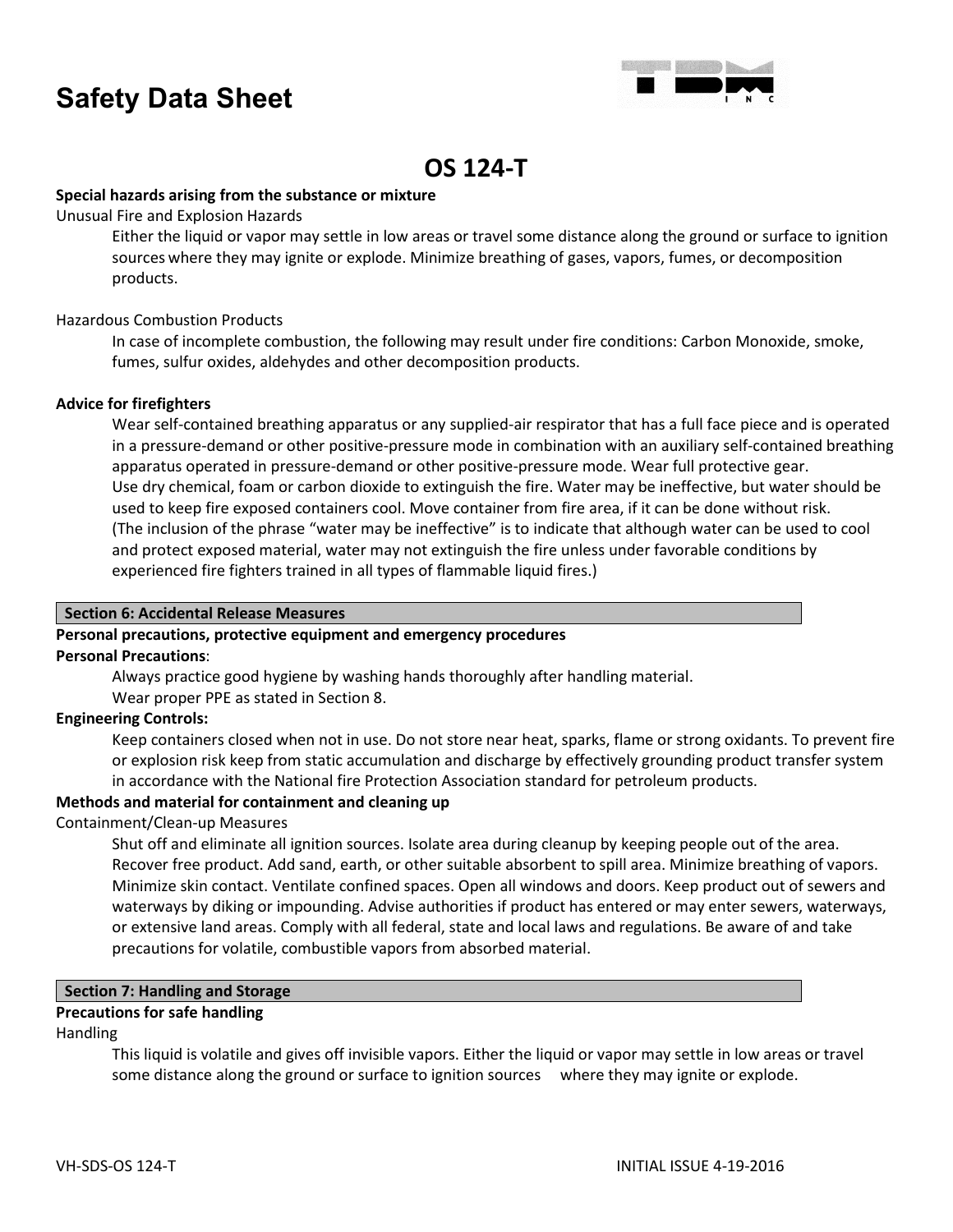

# **OS 124-T**

# **Conditions for safe storage, including and incompatibilities**

Storage

Keep containers closed when not in use. Store away from ignition sources, such as heat, sparks, pilot lights, static electricity and open flames.

# **Section 8: Exposure Controls/Personal Protection**

# **Exposure controls**

Engineering Measures/Controls

Keep containers closed when not in use. Do not store near heat, sparks, flame or strong oxidants. To prevent fire or explosion risk keep from static accumulation and discharge by effectively grounding product transfer system

in accordance with the National fire Protection Association standard for petroleum products.

Personal Protective Equipment

Pictograms



| Respiratory | Wear a MSHA/NIOSH approved (or equivalent) air-purifying respirator in enclosed areas, if<br>needed. |
|-------------|------------------------------------------------------------------------------------------------------|
| Eye/Face    | Wear splash proof chemically resistant goggles or face shield where eye contact may occur.           |
| Hands       | Wear nitrile or neoprene rubber gloves to protect against permeation. Gloves should be               |
|             | removed and replaced immediately if there is any sign of degradation or chemical breakthrough.       |
| Skin/Body   | Use chemically resistant apron or other impervious clothing, if needed, to avoid contaminating       |
|             | regular clothing, which could result in prolonged or repeated skin contact.                          |

General Industrial Hygiene Considerations

Always practice good hygiene by washing hands thoroughly after handling material.

Environmental Exposure Controls

It is recommended that facilities have a safety shower in the event of skin contact by splashing or spill. Facilities storing or utilizing this material should be equipped with an eye wash station.

| <b>Section 9: Physical and Chemical Properties</b>     |                   |                                    |                    |
|--------------------------------------------------------|-------------------|------------------------------------|--------------------|
| <b>Information on Physical and Chemical Properties</b> |                   |                                    |                    |
| <b>Material Description</b>                            |                   |                                    |                    |
| Appearance                                             | Pale Amber Liquid | <b>Pour Point (freezing point)</b> | $<$ 0*F (<-18*C)   |
| Odor                                                   | Very Mild         | <b>Specific gravity (Water=1)</b>  | 0.76               |
| <b>Evaporation Rate</b>                                | 0.09              | pH-Value                           | ND.                |
| <b>Boiling Point</b>                                   | 354-372*F         | <b>Vapor Pressure</b>              | 1.0 mm Hg @ 68*F   |
|                                                        | $(178-189*C)$     |                                    |                    |
| <b>Flash Point</b>                                     |                   |                                    | 5.4                |
| Tag Closed Cup                                         | 120*F (49*C)      | Vapor Density ( $Air = 1$ )        |                    |
| (ASTM D 56)                                            | approximately     |                                    |                    |
| <b>Ignition Temperature</b>                            | 660*F (349*C)     | <b>Viscosity</b>                   | 1.71 cSt @ 77*F    |
| (auto-ignition temperature)                            |                   |                                    | $(25*C)$           |
|                                                        |                   | <b>Water Solubility</b>            | Negligible<0.0001% |

Physical data are typical values but may vary slightly from sample to sample.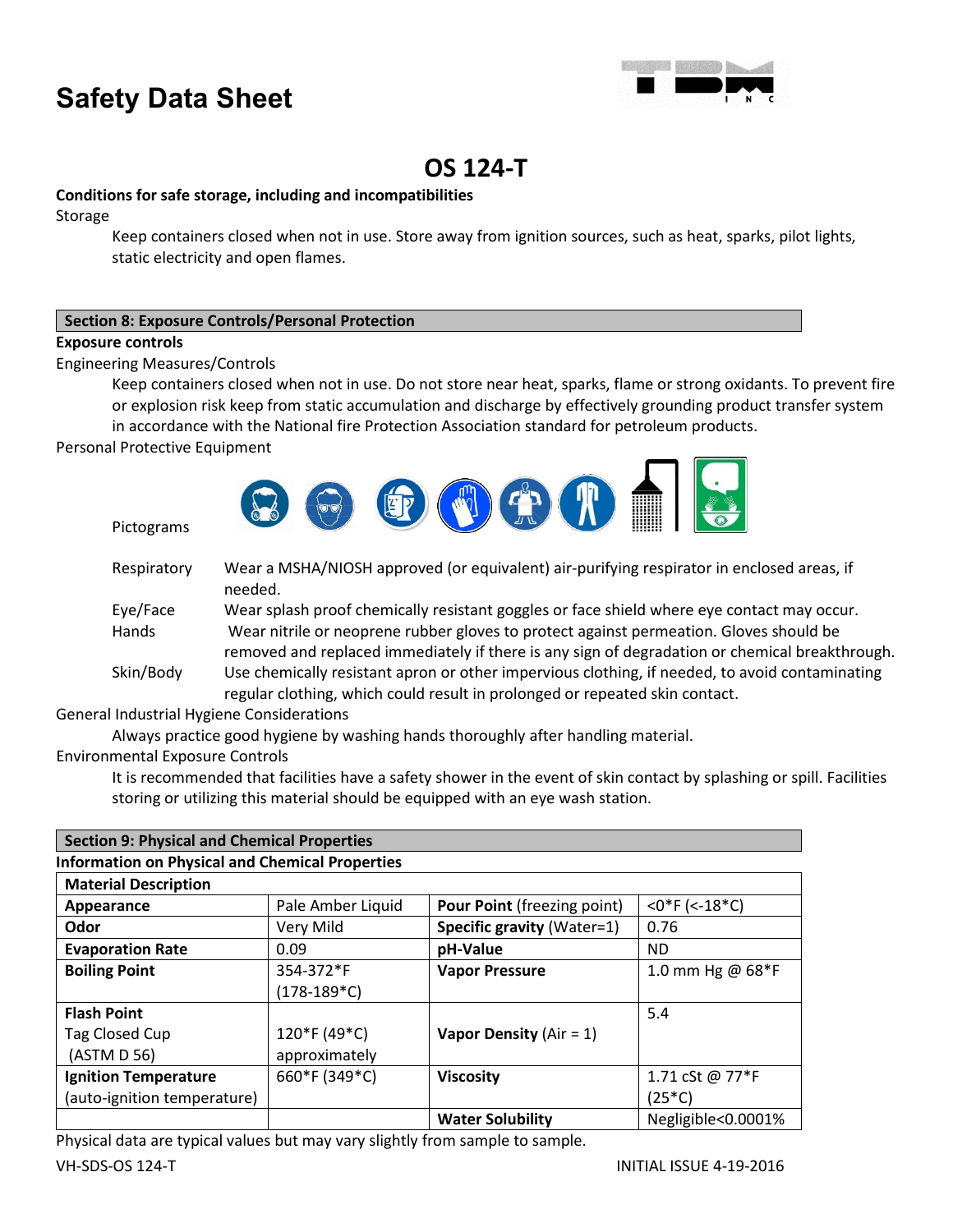

# **OS 124-T**

## **Section 10: Stability and Reactivity**

#### **Chemical Stability**

This product is stable.

#### **Incompatible materials**

Avoid contact with strong oxidants such as liquid chlorite, concentrated oxygen, sodium hypo chlorite, calcium hypo chlorite, etc., as this presents a serious explosion hazard.

## **Hazardous decomposition products**

Under fire conditions, the following may occur: Carbon monoxide, Sulfur Oxides, Aldehydes, Carbon Dioxide

| <b>Section 11: Toxicological Information</b> |                                                                                                                                                                                                      |                                                                      |      |                                                                                                                                                                                                              |
|----------------------------------------------|------------------------------------------------------------------------------------------------------------------------------------------------------------------------------------------------------|----------------------------------------------------------------------|------|--------------------------------------------------------------------------------------------------------------------------------------------------------------------------------------------------------------|
| <b>Information on Toxicological Effects</b>  |                                                                                                                                                                                                      |                                                                      |      |                                                                                                                                                                                                              |
| <b>Acute Oral Toxicity</b>                   |                                                                                                                                                                                                      | LD50 Rat                                                             |      | >5 g/kg of body weight                                                                                                                                                                                       |
|                                              | <b>Acute Dermal Toxicity</b>                                                                                                                                                                         | LD50 Rabbit                                                          |      | >3.16 g/kg of body weight                                                                                                                                                                                    |
| <b>Upper and Lower Exposure Limits</b>       |                                                                                                                                                                                                      |                                                                      |      |                                                                                                                                                                                                              |
| UEL/UFL:                                     | 9.8%                                                                                                                                                                                                 | LEL/UFL:                                                             | 1.3% |                                                                                                                                                                                                              |
|                                              |                                                                                                                                                                                                      | Hydrotreated Heavy Naphtha: V M & P Naphtha                          |      | Stoddard Solvent.                                                                                                                                                                                            |
| <b>OSHA TWA</b>                              |                                                                                                                                                                                                      | 300 ppm(1350 mg/m3)                                                  |      | 100 ppm(525 mg/m3)                                                                                                                                                                                           |
| <b>OSHA STEL</b>                             |                                                                                                                                                                                                      | 400 ppm(1350 mg/m3)                                                  |      | 100 ppm(525 mg/m3)                                                                                                                                                                                           |
| NIOSH TWA                                    |                                                                                                                                                                                                      | 350 mg/m3                                                            |      | 350 mg/m3                                                                                                                                                                                                    |
| NIOSH Ceiling                                |                                                                                                                                                                                                      | 1800 mg/m3/15 minutes                                                |      | 1800 mg/m3                                                                                                                                                                                                   |
| Route(s) of entry/exposure                   |                                                                                                                                                                                                      |                                                                      |      |                                                                                                                                                                                                              |
|                                              |                                                                                                                                                                                                      | Material may enter through eye contact, inhalation and skin contact. |      |                                                                                                                                                                                                              |
| <b>Potential Health Effects</b>              |                                                                                                                                                                                                      |                                                                      |      |                                                                                                                                                                                                              |
| <b>Inhalation</b>                            |                                                                                                                                                                                                      |                                                                      |      | High vapor concentrations are irritating to the eyes and the respiratory tract and may cause headaches,<br>dizziness, drowsiness, unconsciousness and other central nervous system effects, including death. |
| <b>Skin</b>                                  |                                                                                                                                                                                                      | neither a 'corrosive' nor an 'irritant' by OSHA criteria.            |      | Prolonged or repeated skin contact can remove skin oils, possibly leading to irritation and dermatitis.<br>However, based on human experience and available toxicological data, this product is judged to be |
| Eye                                          |                                                                                                                                                                                                      | Vapors from product can be irritating to the eyes.                   |      |                                                                                                                                                                                                              |
| Ingestion                                    | Product has a low order of acute oral and dermal toxicity, but minute amounts aspirated into the lungs<br>during ingestion or vomiting may cause mild to severe pulmonary injury and possibly death. |                                                                      |      |                                                                                                                                                                                                              |

## **Section 12: Ecological Information**

# **Toxicity**

Hazardous Polymerization will not occur.

# **Persistence and degradability**

No Data Available

# **Bio accumulative potential**

No Data Available

# **Mobility in Soil**

No Data Available

**Other Averse effect**

No Data Available